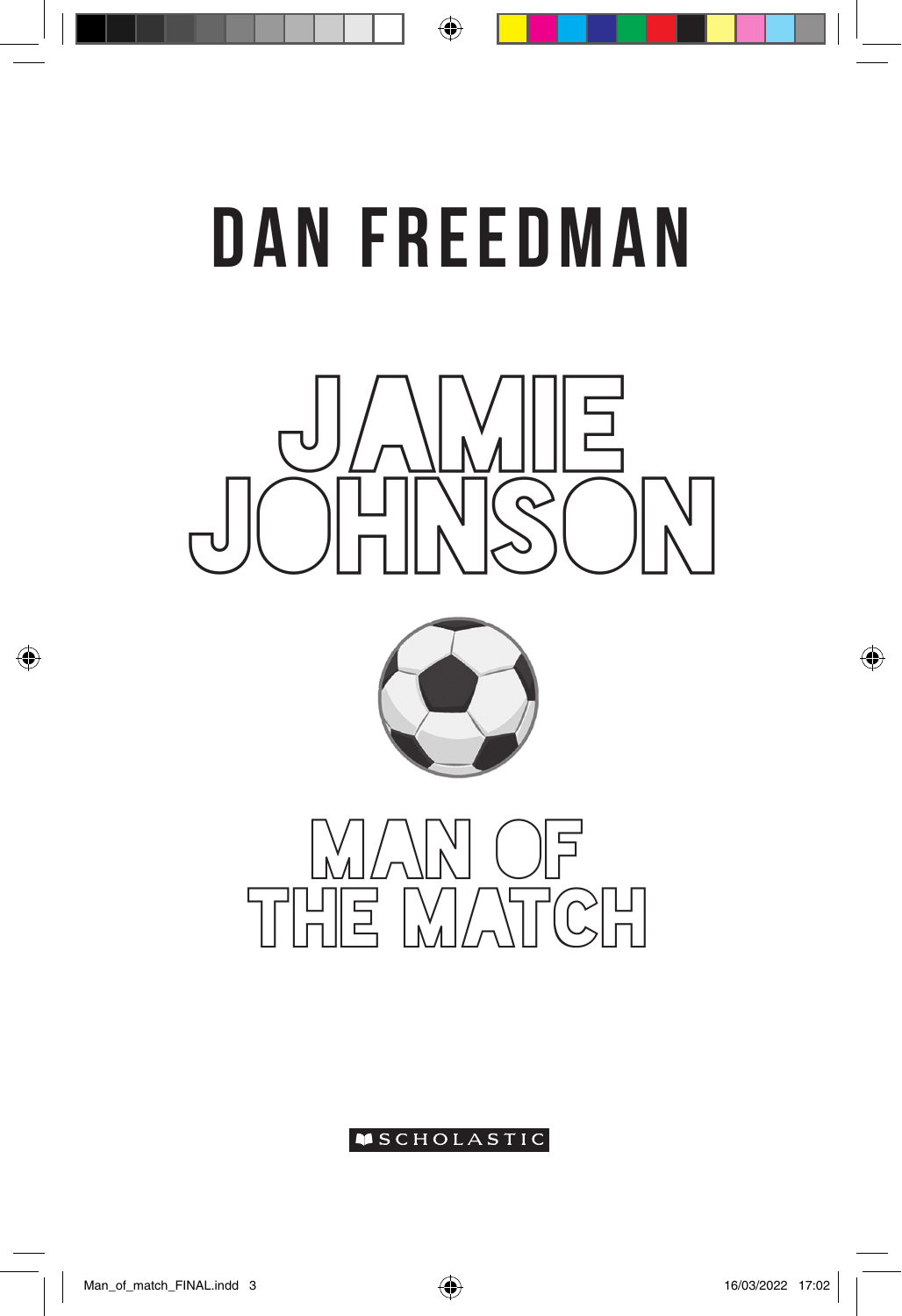

### Friday 22 January – The middle of the season

Jamie was sure he could hear rats scurrying beneath the wooden floorboards of the manager's office at Seaport Town Football Club.

Rats, with their hairy little feet and their big sharp yellow teeth. Rats, crawling around with their noses twitching.

Jamie Johnson was in the third division of English football and he was sharing a football club with rats.

It was Jamie's first day at Seaport Town and he was waiting to meet his new manager, Raymond Porlock.

All Jamie wanted was to get back. Back to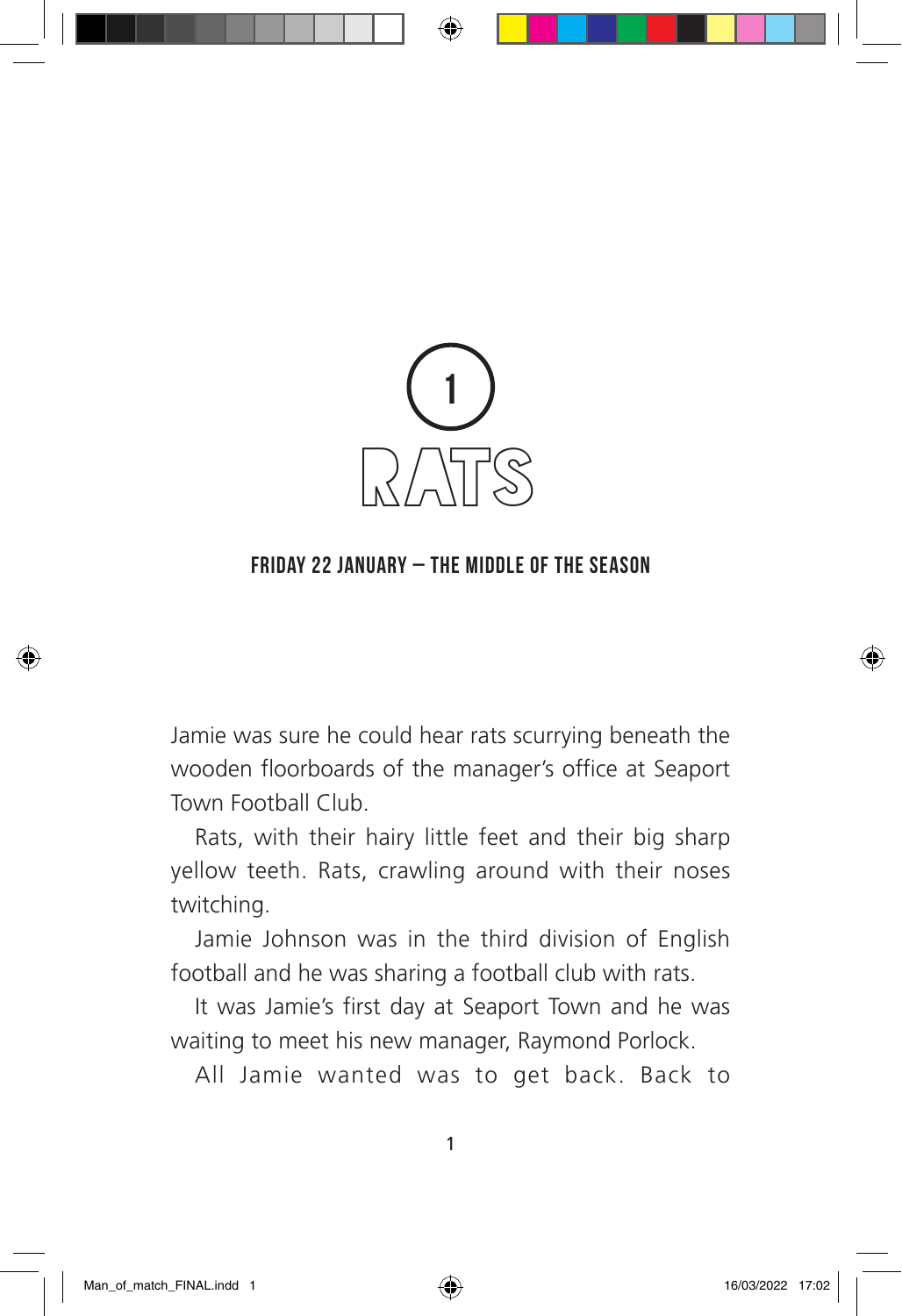Hawkstone United . . . back to the Premier League . . . back to where he belonged. . .

Just a few months ago he had been a star. He'd been football's golden boy, with the world at his feet.

But, right now, all Jamie had at his feet were those disgusting, filthy rats. . .

Jamie shook his head and blew into his freezing hands.

What on earth was he doing here? How had he fallen so far?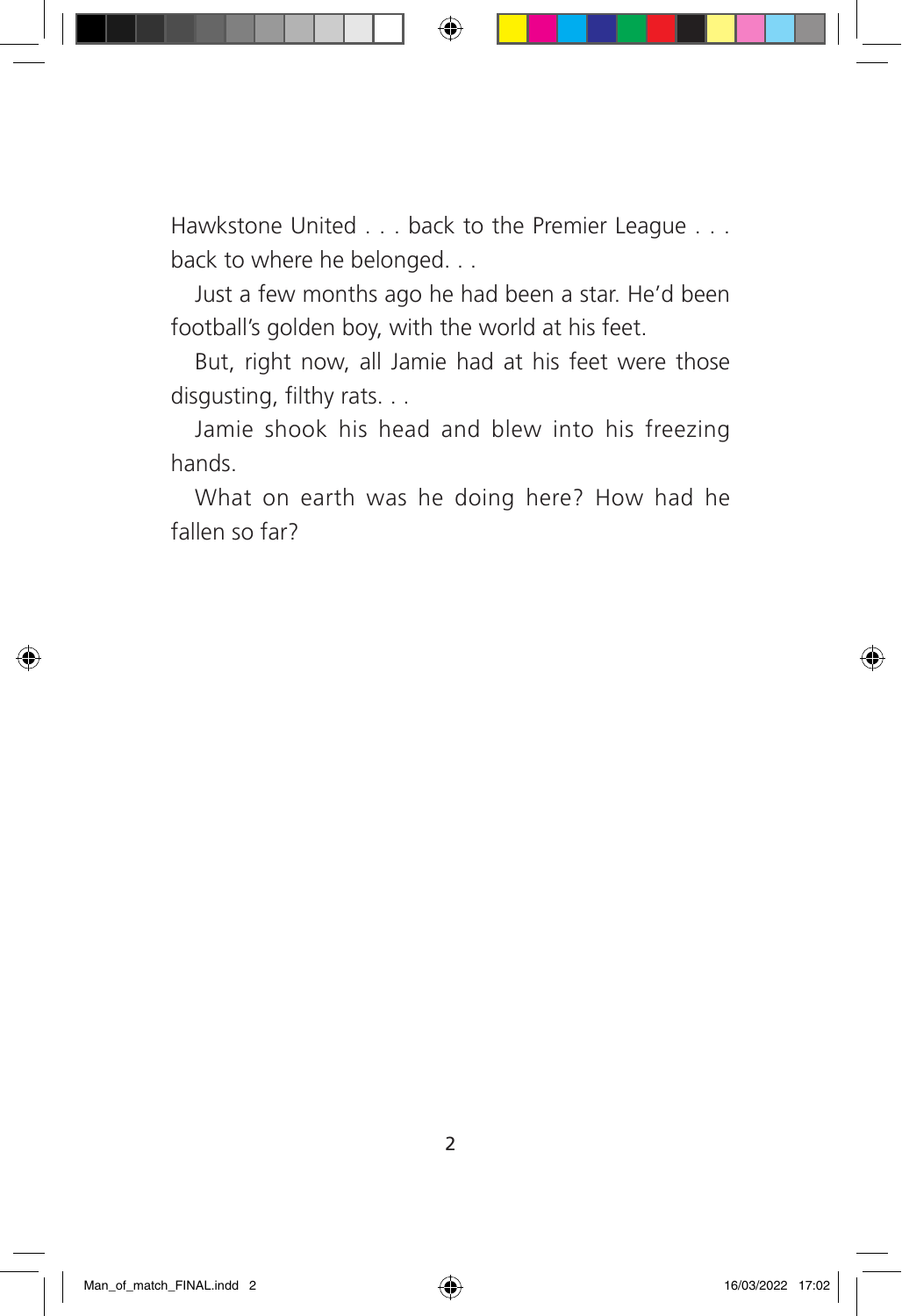# Rewind – four months earlier

# The beginning of the season

◈

◈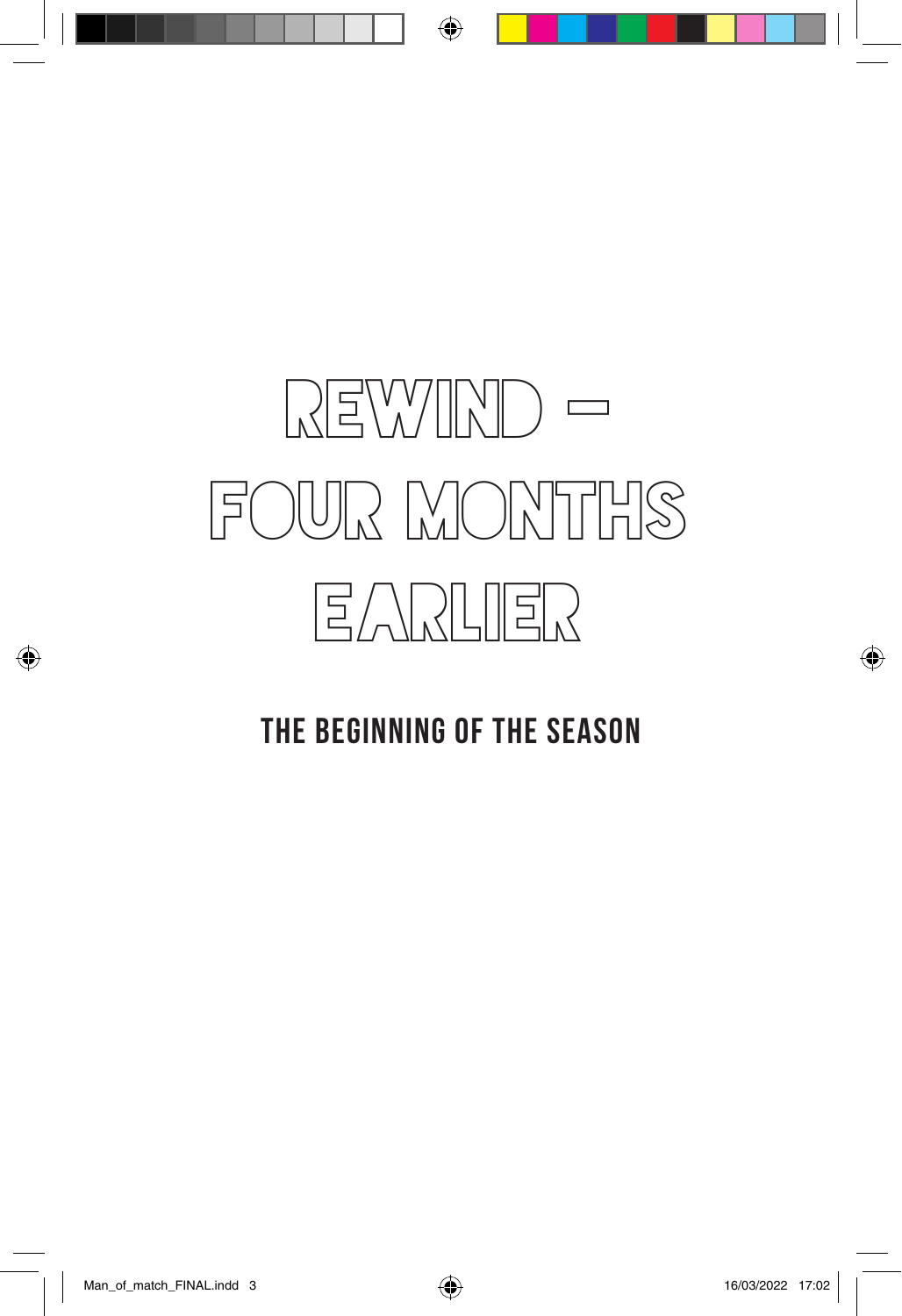

### Saturday 12 September

# Hawkstone United v Aldwich City Live commentary from the Premier League. . .

"And Jamie Johnson has burst completely clear of the City defence once more. . . His speed is sensational! There's no way the defenders will catch him now!

"Just the goalkeeper to beat. . . This for Johnson's sixth goal in five games. . . This to send Hawkstone United to the top of the Premier Leaaaaaaague!

"Oh and it's there! Johnson knocked it in through the keeper's legs! That's the cheekiest goal you are likely to

€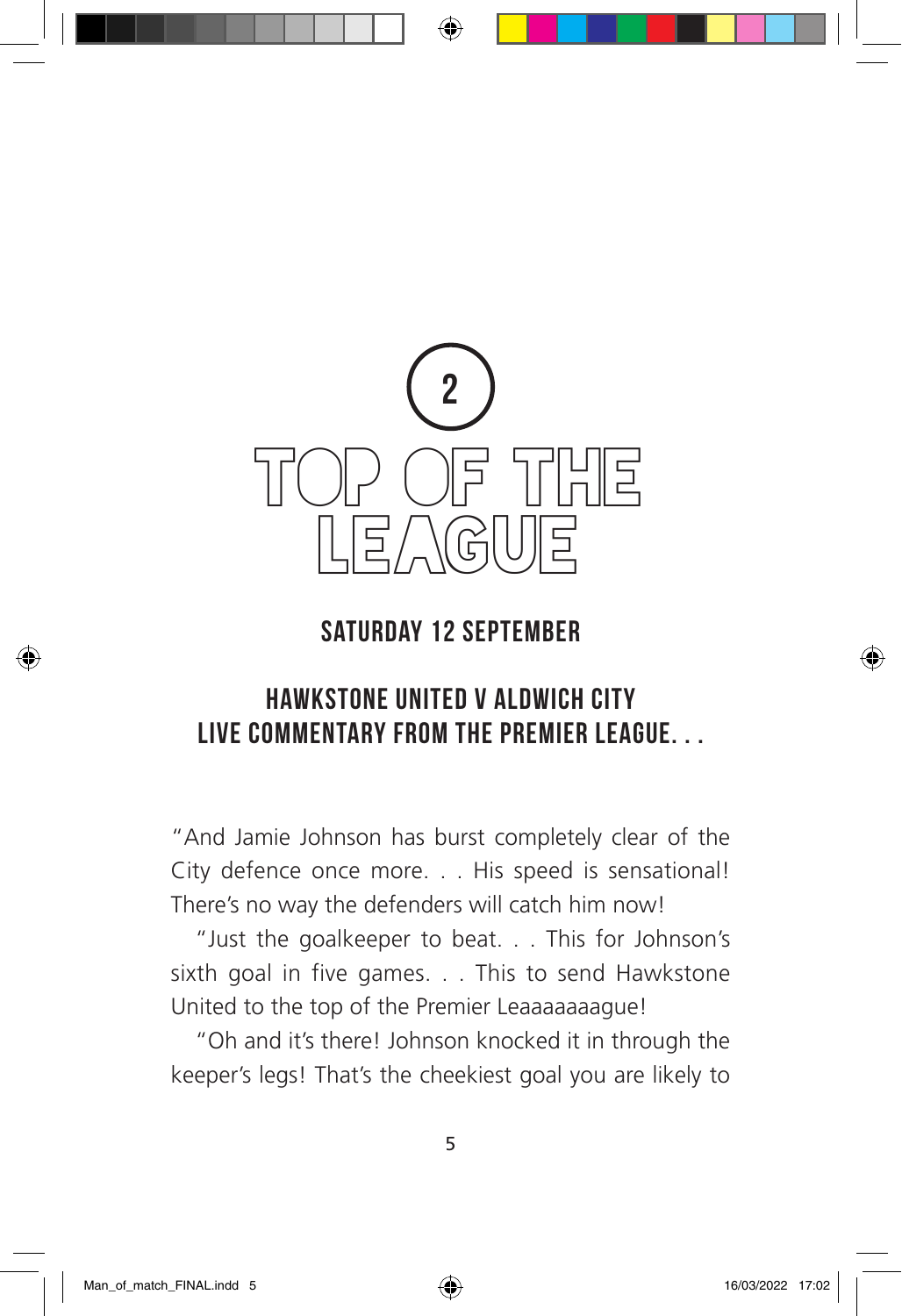see! And another quite sensational strike from the boy with the golden touch!"

| Team                  | P | GD    | <b>Points</b> |
|-----------------------|---|-------|---------------|
| 1. Hawkstone United   | 5 | $+11$ | 13            |
| 2. Aldwich City       | 5 | $+7$  | 11            |
| 3. Larchester Rangers | 5 | $+6$  | 10            |
| 4. Crayhall           | 5 | $+2$  |               |
| 5. Foxborough         | 4 | $+7$  |               |
| 6. Brockburn Rovers   | 5 | $+6$  |               |

# Premier League Table – 12 September

## Top Scorers – Race for the Golden Boot

Johnson 6 Rodinaldo 5 O'Kane 5 Akinwande 4 Volpone 4 Rouzel 3

It was a boiling September afternoon. Hawkstone United were top of the Premier League and Jamie Johnson was fast becoming recognized as the best young player in the country.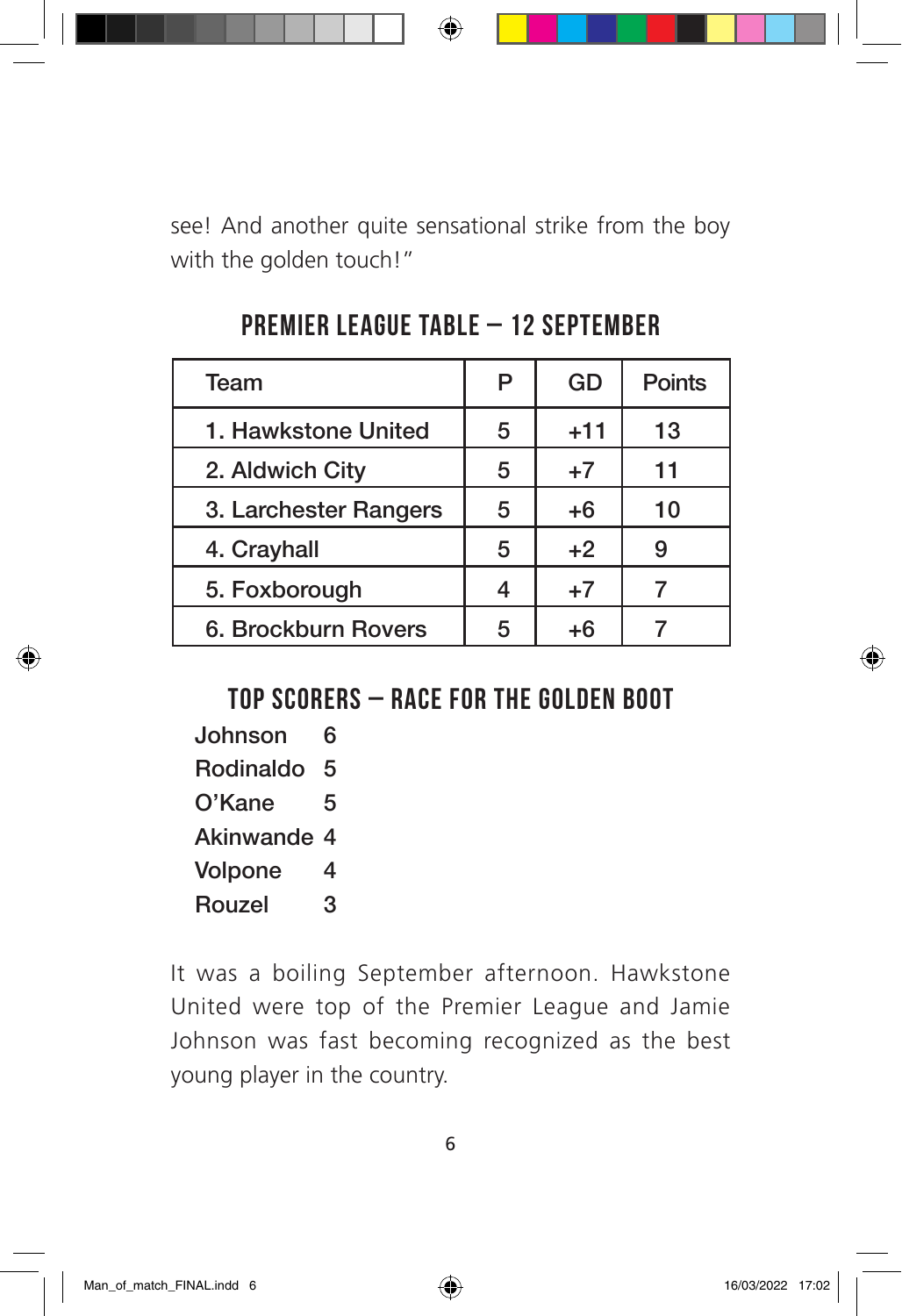Nothing could touch him. This was where he'd dreamed of being his entire life.

"Put the radio on, will you, Doug?" Jamie asked, as his driver pulled out of the Hawkstone car park.

\*

Jamie had listened to the match reports on the radio since he was a young kid. He and his granddad, Mike, had always gone to watch the Hawkstone games together and then given each player marks out of ten on their way back.

Then, when they'd got home, they would switch on the radio to see what the pundits thought.

The only difference now was that Jamie was the player they were talking about on the radio. . .

"I'm pleased to say that we're now joined by the manager of Hawkstone United, Harry Armstrong," said the radio presenter.

"So, Harry, you may be the youngest manager in the Premier League, having just hung up your own boots, but with thirteen points from five games, the league table must make pretty good reading for you tonight.

"And we have to ask you about Jamie Johnson! He's still only seventeen years old, but right now he looks like the most potent attacker in the league. How good do you think this boy can become? Is it too early to start using the words 'world class'?"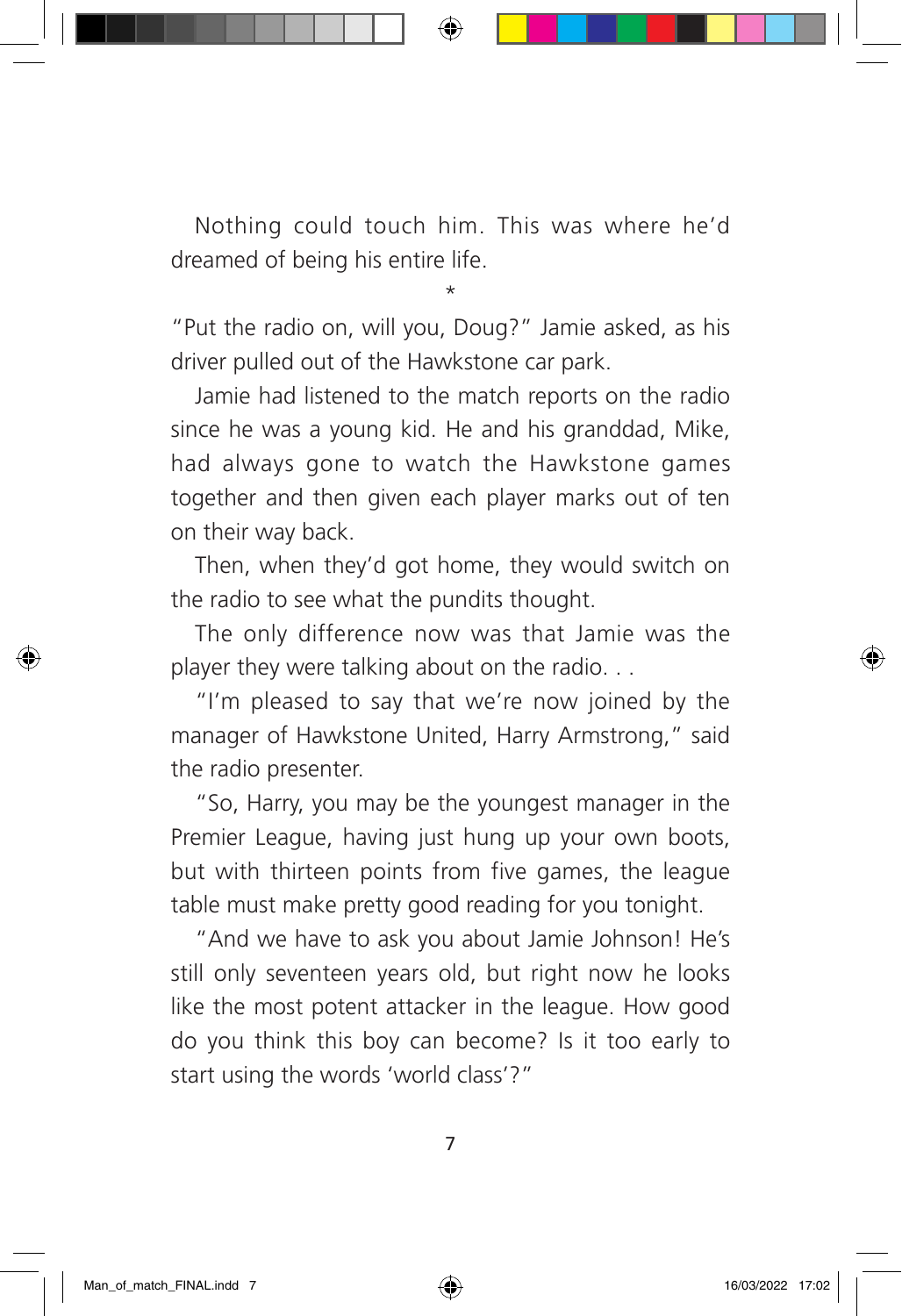"Well, Pat, every team needs someone to unlock the door. . . to provide that spark. At the moment, Jamie Johnson is that person. He's a special player for us.

"And people shouldn't forget that it was only a year ago that he was injured so badly that it looked like the boy might not ever play again. Foxborough released him and he came to us. You know that his first job here was washing the kits?

"My assistant, Archie Fairclough, he has this saying: 'Never bet against Jamie Johnson,' and I'm starting to agree with him."

Jamie smiled, leaned back and looked out of the window. It was true. A year ago, he could hardly walk, let alone sprint away from Premier League defenders like an Olympic athlete.

Now, when defenders faced up to Jamie flying at them with the ball at his feet, he could see the fear in their eyes. And he loved that feeling.

Most of all, though, Jamie loved the fact that Harry Armstrong had called him a "special" player. That filled him with confidence. Made him feel unstoppable.

8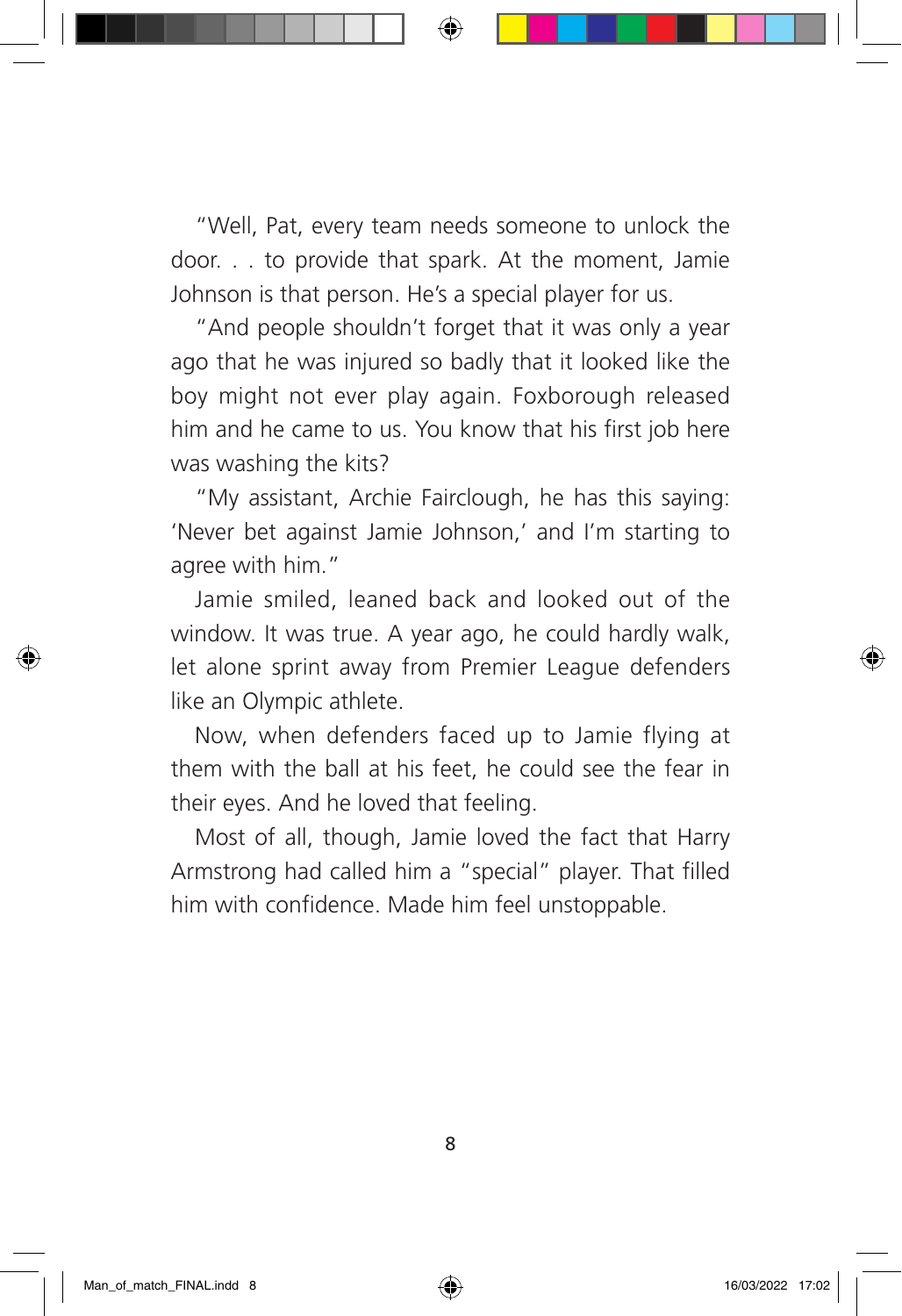

That weekend, Jamie Johnson and Jack Marshall were sitting in Sunningdale Park talking about football. It was the same as always. They had been coming here together for ten years, since they were kids at school, causing mischief together.

They were still just as close as they had ever been. Jamie didn't trust many people. He'd been let down too many times in the past, so now he didn't let many people get close to him.

Since Jamie's grandfather, Mike, had died, Jack was probably the only person in the whole world that Jamie properly opened up to. She was the one he would talk to if he had a problem or needed help.

He knew that he could trust her. He knew that Jack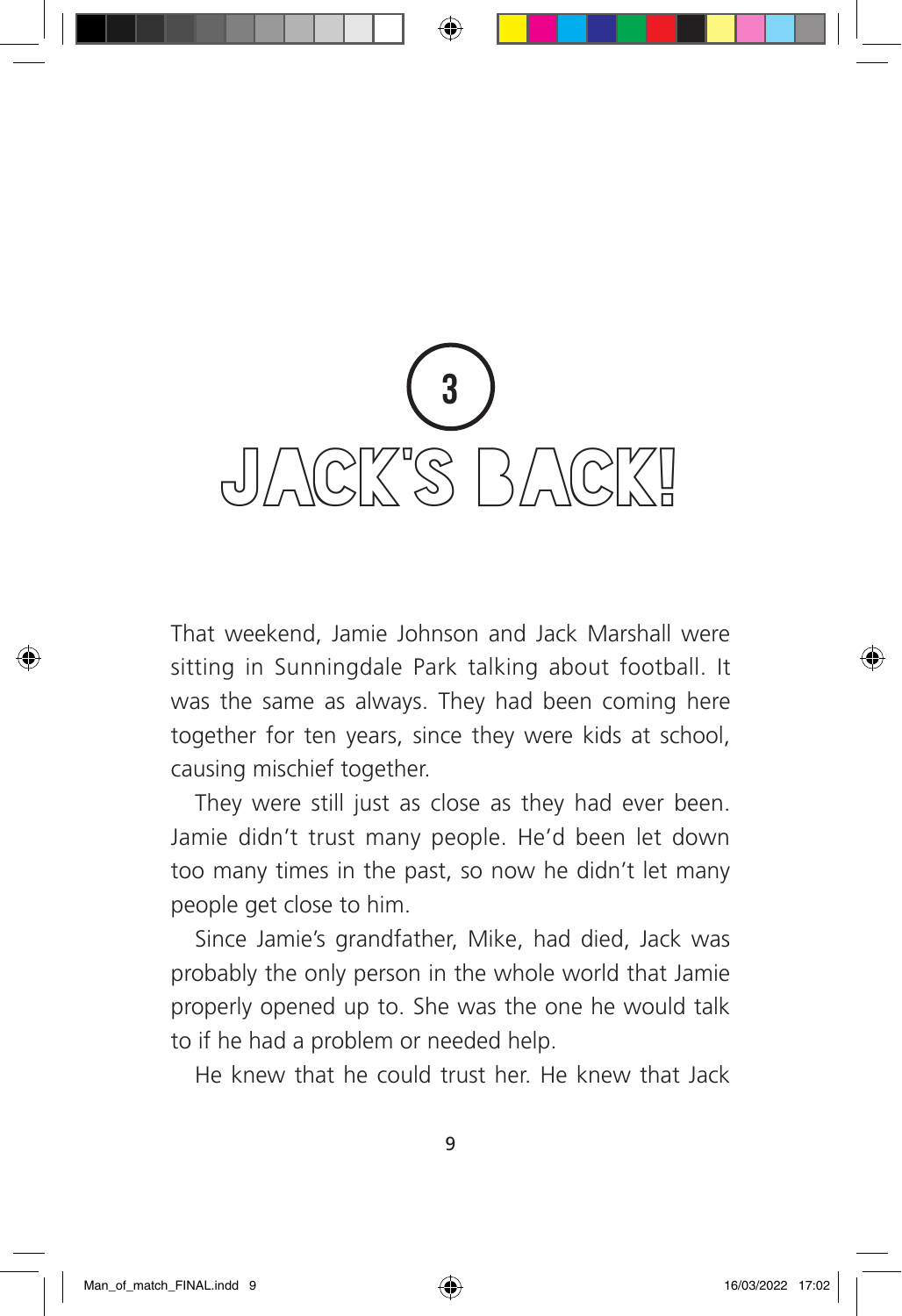would never let him down.

"Come on, JJ," Jack teased. "Give me some juicy Premier League gossip, then! What's the transfer news?"

Although Jack was studying for her A levels at college, she already knew that she wanted to be a football journalist. "That way, I'll get to go to all the best football for free!" she'd explained to Jamie. And, never one to hang around, she'd immediately got herself a part-time job working at the local newspaper.

"No way!" laughed Jamie. "I can't just tell you secrets and stuff!"

"Course you can! One bit of gossip from inside the Hawkstone dressing room; that's all I need," she said, her big brown eyes fixed on Jamie. "Go on! Tell me! Which players don't like each other? There must be some that hate each other's guts!

"Come on, Jamie!" she teased, tickling him now, in his weak spot, just below the ribs. "If I can get a good story, then the paper will give me a full-time job after my A levels! And that'll mean I can write loads of articles saying what a wicked footballer you are! See? Everyone's a winner!"

"Get off!" said Jamie, trying to stop Jack's tickling.

"All sounds great, Jack, except for the fact that . . . I can't tell you anything. I tell you, then it goes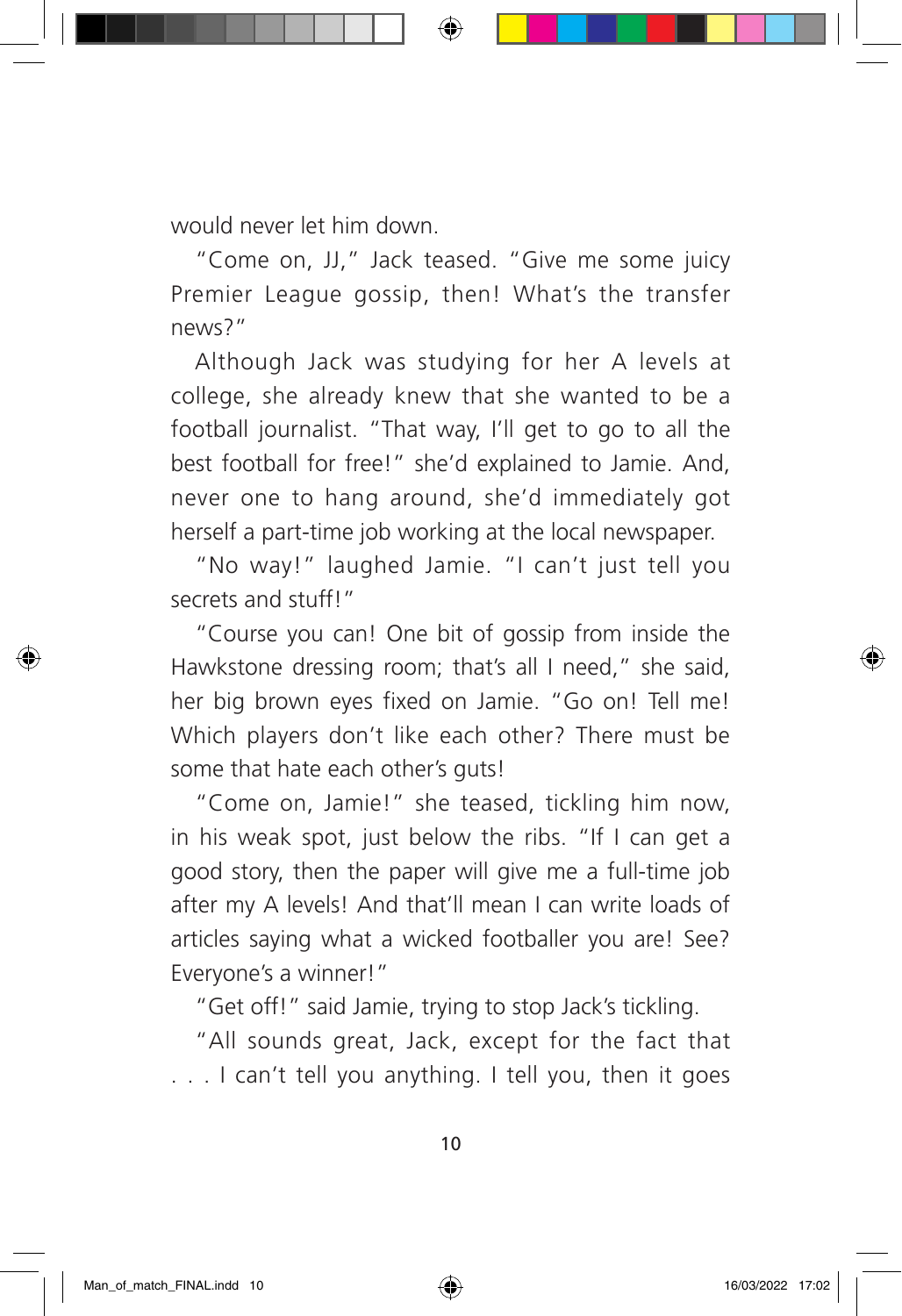in the paper . . . and on the radio . . . and on the TV . . . and on the Internet . . . and then the whole world knows! What happens in the dressing room stays in the dressing room. That's what everyone says. It's like some golden rule in football. If I start blabbing, telling secrets and stuff, everyone'll hate me."

"Yeah, fair enough," said Jack, kicking the grass underneath the bench. "Wouldn't want to put you in a difficult position. And don't worry, I'll get my story in the end. You know what I'm like when I put my mind to something."

"Yeah, I know that all right," smiled Jamie, thinking back to the countless arguments he'd lost to Jack over the years. You could see it in her eyes: a sparkle . . . a fight. Jack was a winner. Perhaps that was why Jamie liked her.

Looking at her, Jamie reckoned that Jack was one of those people who could have been anything they wanted in life. She was good enough to be a top goalkeeper and clever enough to be a doctor.

On the other hand, Jamie knew that *he'd* only ever had one option for what he could be – a footballer. So it was lucky that he just happened to be one of the best footballers in the country.

"Cheers for understanding it from my side," said Jamie. "I know that I'm lucky to have you as my—"